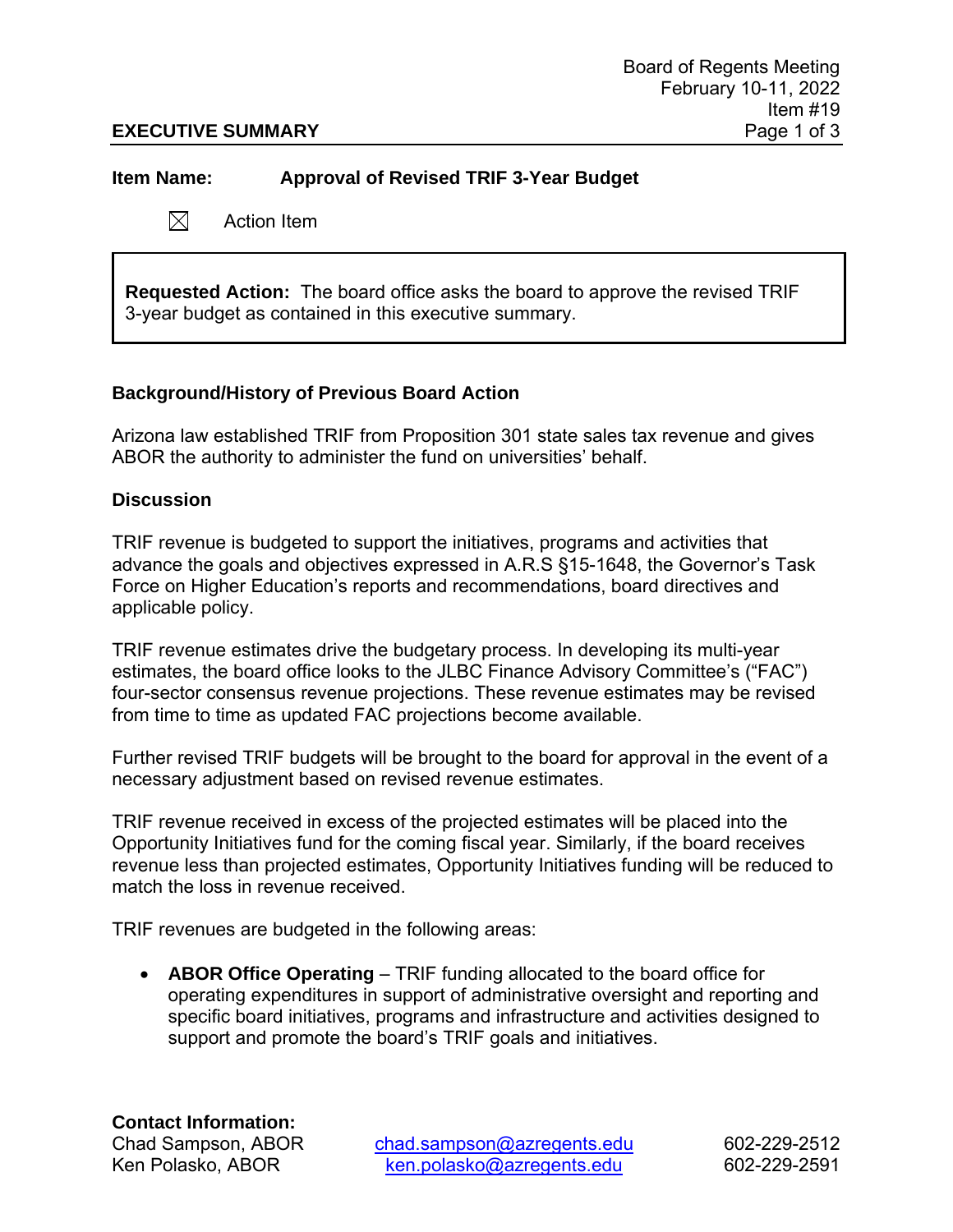- **Arizona Innovation Alliance Support** TRIF Funds Allocated to the Arizona Innovation Alliance to support and improve access to higher education and Arizona Student Attainment.
- **Base Allocation Funding** TRIF funds allocated to support the universities' board approved 3-Year TRIF Plans. The Base Allocation Funding is awarded 40 percent to Arizona State University, 40 percent to the University of Arizona and 20 percent to Northern Arizona University.
- **General Education Assessment Support** TRIF Funds allocated to the board office and the universities to help design and administer the general education assessments in support of improving student and workforce outcomes.
- **Health Sciences and Workforce Analysis**  TRIF funds allocation to support analysis and identifying factors that contribute to the success of the current structure/model and challenges that may limit its opportunities within Arizona's existing health care landscape and workforce.
- **Opportunity Initiatives Funding** available TRIF funding the board allocates on a year-by-year and university-by-university basis to support board priorities in research and improving Arizona workforce and higher education access.
- **Phoenix Biomedical Campus Support** TRIF Funds allocated to support the PBC in its research, technology transfer and workforce development efforts.
- **Regents Grants Funding** TRIF funding allocated to a grant funding process designed to address key Arizona issues and problems by leveraging Arizona's public universities' research talent and assets.
- **Sun Corridor Technology Support Payment** TRIF funds allocated in support of the sun corridor technology needs to provide time and place bound students greater educational access.

The board budget funds on a 3-year fiscal calendar year basis.

The projected 3-year TRIF budget allocation for FY 2022-2024 is attached to this executive summary.

## **Committee Review and Recommendation**

The Research and Health Sciences Committee reviewed this item at its January 27, 2022 meeting and recommended forwarding the item to the full board for approval.

### **Statutory/Policy Requirements**

A.R.S. §15-1648 "Technology and Research Initiative Fund"

ABOR Policy 3-412 "Administration of Technology and Research Initiative Fund"